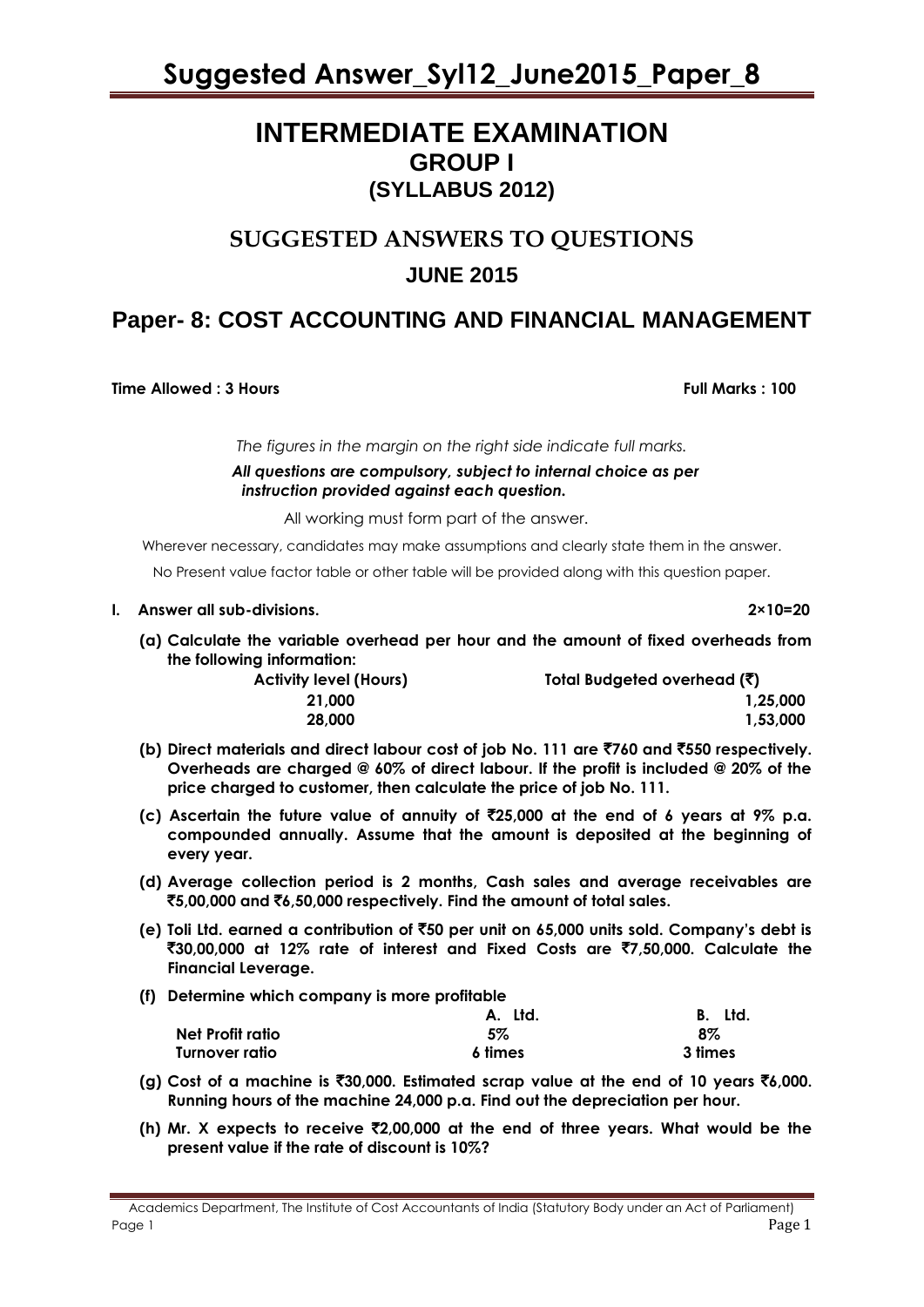- **(i) In a factory, a worker produced 14 units in a day of 8 hours. Wage rate per hour is** `**40. Standard output per hour is 2 units. Under differential piece rate system, a worker is paid at 83% when his performance is below standard and 125% of piece rate when his performance is at or above standard. Find out the labour cost of the worker for the day.**
- **(j) The number of employees at the beginning and end of year 2014 was 380 and 420. During the year,18 employees resigned, 6 were terminated and there were 16 replacements. Find the Labour Turnover ratio under the Flux Method.**

# **Answer: I.**

- (a) Variable overhead per hour
	- $=\frac{(1,53,000-1,25,000)}{(28,000,31,000)}$  $\frac{(7,53,000-1,25,000)}{(28,000-21,000)} = \frac{28}{7}$ , 28 000  $\frac{20,000}{7,000}$  = ₹4 per hour

Fixed overhead = 1,25,000 – (21,000 × 4) = ₹41,000

| e e                 |  |
|---------------------|--|
| i<br>I<br>۰.<br>. . |  |

| Direct Material                                   | 760   |
|---------------------------------------------------|-------|
| Direct labour                                     | 550   |
| Overhead @ 60% of Labour                          | 330   |
| Cost of job                                       | 1,640 |
| Add: Profit @ 20% on Selling Price or 25% on cost | 410   |
| <b>Price Charged to Customer</b>                  |       |

# (c) Calculation of Future value of annuity

| Year | <b>Annuity Amount</b>                          | Future value of $\bar{z}$ 1 | <b>Future value</b> |
|------|------------------------------------------------|-----------------------------|---------------------|
|      | 25,000                                         | 1,677                       | 41,925              |
|      | 25,000                                         | 1,539                       | 38,475              |
|      | 25,000                                         | 1,412                       | 35,300              |
|      | 25,000                                         | 1,295                       | 32,375              |
|      | 25,000                                         | 1,188                       | 29,700              |
|      | 25,000                                         | 1,090                       | 27,250              |
|      | Future value of annuity at the end of 6th year |                             | 2,05,025            |

# Or

Amount of annuity  $\times$  Cumulative future value of  $\bar{\tau}$ 1 for six years.

$$
\overline{2}25,000 \times 8,201 = \overline{2}2,05,025
$$

(d) Avg. Collection Period = 
$$
\frac{\text{Avg.Receiveds}}{\text{Net credit sales}} = \frac{\text{76,50,000}}{\text{Net Credit sales}} = 2
$$

Or Net credit sales = 
$$
\frac{(6,50,000 \times 12)}{2} = ₹39,00,000
$$

Total Sales = Cash + Credit =  $5,00,000 + 39,00,000 = ₹44,00,000$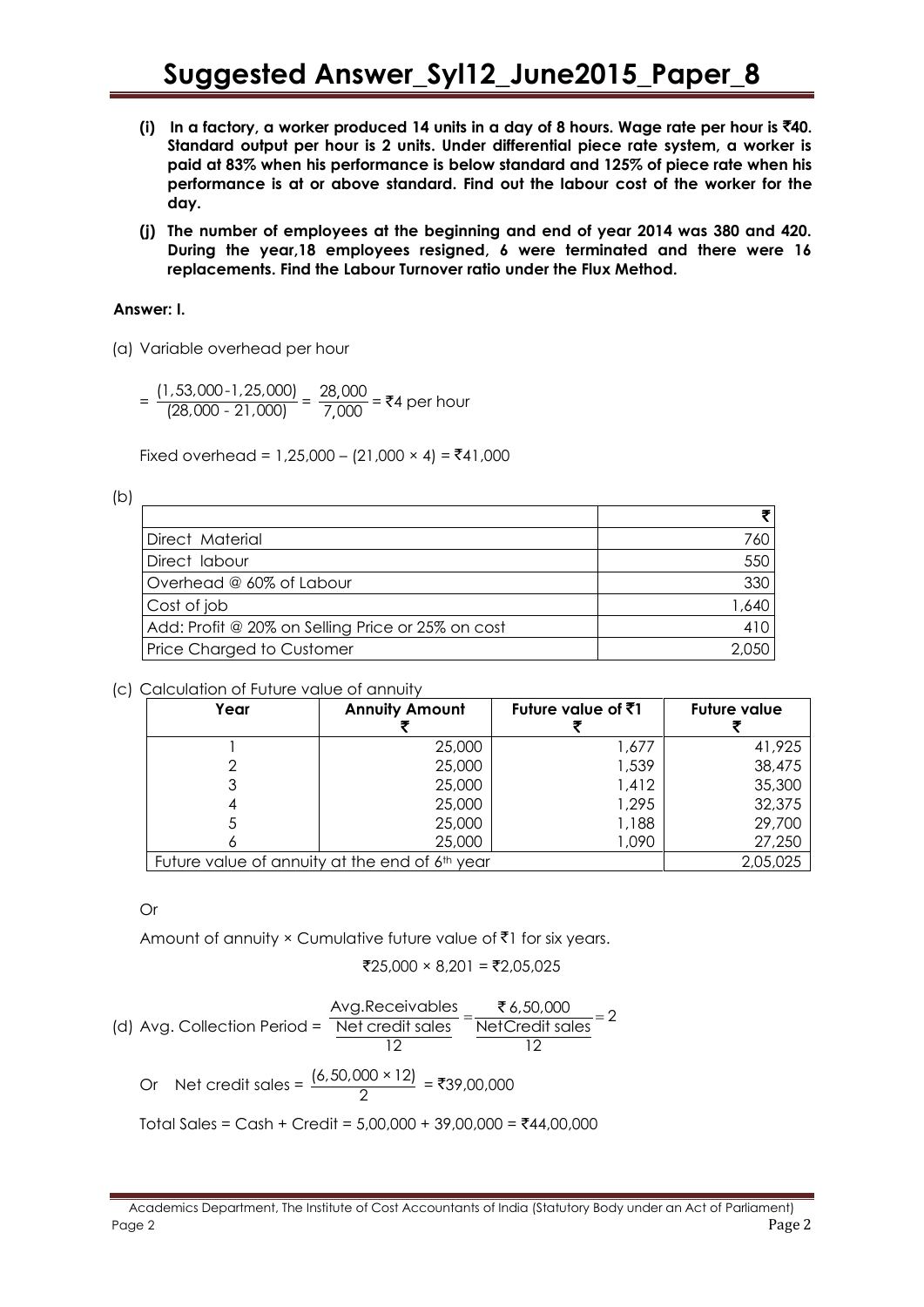| Contribution $(65,000 \times 50)$ | 32,50,000 |
|-----------------------------------|-----------|
| Less: Fixed Cost                  | 7,50,000  |
| EBIT                              | 25,00,000 |
| Less: Interest (30,00,000 × 12%)  | 3,60,000  |
| EBT                               | 21,40,000 |

Financial Leverage =  $\frac{\text{EBIT}}{\text{EBT}} = \frac{25,00,000}{21,40,000} = 1.1682$ 

- (f) Company A is more profitable as it has higher return on capital (30%). Company B has lower- return on capital (24%).
- (g) Depreciation per year =  $30,000 6,000/10 = 24,000/10 = \overline{52},400$ . Depreciation per hour = 2,400 / 24,000 =  $\bar{z}$  0.10.
- (h) Present value factor for 3 years at 10% is 0.751

Present value =  $2,00,000 \times 0.751 = ₹1,50,200$ .

(i) Standard production per day =  $8 \times 2 = 16$  units.

Efficiency of the worker = 87.5%. It is less than 100%. Hence he is paid at low piece rate. Earnings =  $14 \times 20 \times 83\% = ₹ 232.4$ .

(i) Addition =  $420 - (380 - 18 - 6) = 64$ , replacement = 16;

LTR (Flux) =  $0.5 * (64+16)/400 = 10\%$ 

- **II. Answer** *any three* **sub-divisions from (a) to (d): 16×3=48**
	- **(a) (i) Naitik Limited produces a product which has a weekly demand of 2,500 units. The product requires 5 kg. material for every finished unit of product. Material is purchased at** `**104 per unit. The ordering cost is** `**200 per order and the carrying cost is 10% per annum.**
		- **(1) Calculate Economic order Quantity.**
		- **(2) Should the company accept an offer of 3% discount by the supplier who wants to supply the annual requirement of the material in five equal installments? 3+5=8**
		- **(ii) Two workmen, Gyani and Jeetu, produce the same product using the same material. Their normal wage rate is also the same. Gyani is paid bonus according to the Halsey System, while Jeetu is paid bonus according to the Rowan System. The time allowed to make the product is 40 hours. Gyani takes 25 hours while Jeetu takes 32 hours to complete the product. The factory overheads are charged @ 125% of direct labour cost. The factory cost for the product for Gyani is** `**8,925 and for Jeetu it is** `**9,456. You are required to: You are required to:**
			- **(1) find the normal rate of wages;**
			- **(2) find the cost of materials;**
			- **(3) Prepare a statement comparing the elementwise factory cost of the products as made by the two workmen. 2+2+4=8**

Academics Department, The Institute of Cost Accountants of India (Statutory Body under an Act of Parliament) Page 3 Page 2 Page 2 Page 2 Page 2 Page 2 Page 2 Page 2 Page 2 Page 2 Page 2 Page 2 Page 2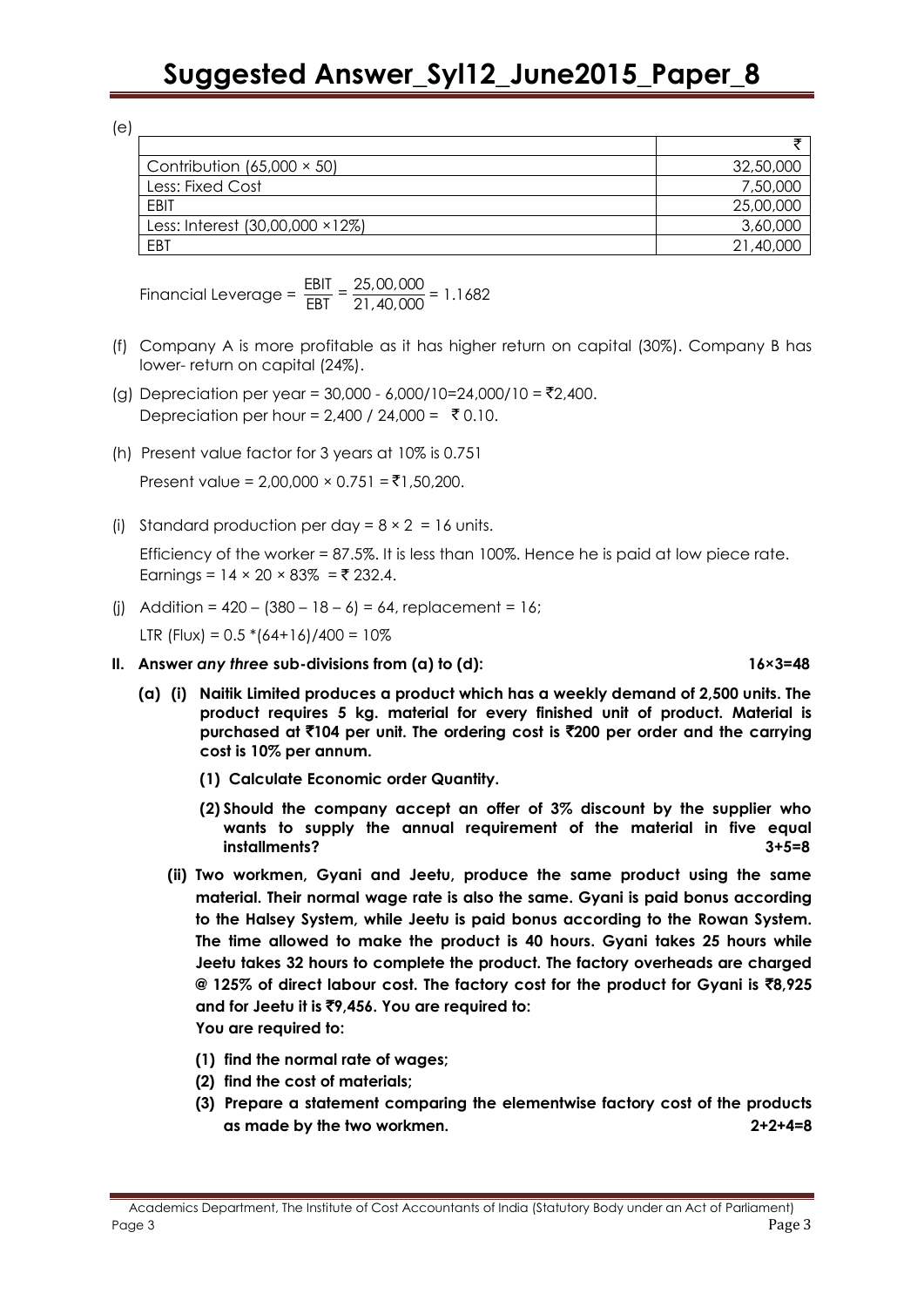# **Answer II :**

(a) (i) Annual demand of material =  $2.500$  units  $\times$  52 weeks  $\times$  5 kgs.  $= 6,50,000$  kgs.

Calculation of EOQ for a mat

= 6,50,000 kgs.  
\nferial: 
$$
EOQ = \sqrt{\frac{2 \times \text{Annual Demand} \times \text{Ordering Cost}}{\text{CaryingCost per unit per annum}}}
$$
  
\n $EOQ = \sqrt{\frac{2 \times 6,50,000 \times 200}{104 \times 10\%}} = 5,000 \text{ kgs.}$ 

Evaluation of discount offer: If lot size is at EOQ 5,000 kgs.

| Ordering Cost = $\frac{6,50,000}{5,000}$ = 130 × 200 = 26,000   | 26,000      |
|-----------------------------------------------------------------|-------------|
| Carrying Cost = $\frac{5,000}{2}$ = 2,500 units × 10.4 = 26,000 | 26,000      |
| Material Cost = 6,50,000 kgs $@7104$                            | 6,76,00,000 |
| <b>Total Cost</b>                                               | 6,76,52,000 |

If lot size is at discount offer  $\frac{6,50,000}{5}$  $\frac{5,000}{5}$  = 1,30,000 kgs.

Offer price =  $\overline{5}100.88$ 

| Ordering Cost = 5 orders $\times$ 200 = 1,000                             | 000.        |
|---------------------------------------------------------------------------|-------------|
| Carrying Cost = $\frac{1,30,000}{2}$ × (100.88 × 10%) = 65,000 × 10.088 = | 6,55,720    |
| Material Cost = 6,50,000 kgs × ₹100.88                                    | 6,55,72,000 |
| Total Cost                                                                | 6,62,28,720 |

Advice:- Total cost is less in case of 3% discount offer Net Sharing = 6,76,52,000 –  $6.62.28.720 = 14.23.280$ 

Hence, the company should accept the offer.

(a) (ii) Let 'x' be the material cost and 'y' be the wages rate.

Earnings of Gyani under Halsey Plan:

| Normal wages = $25 \times y$        |  |
|-------------------------------------|--|
| $ $ Bonus = 40 – 25 = 15 × `y × 50% |  |
| Total Earnings                      |  |

Earrings of Jeetu under Rowan Plan:

| Normal wages = $32 \times y$      |      |
|-----------------------------------|------|
| $\frac{32 \times 8}{40} \times y$ | 6.4V |
| Total Earnings                    |      |

Factory Cost = Material + Wages + Factory overheads In case Gyani:  $8,925 = x + 32.5y + 125\%$  of 32.5y Or,  $x + 32.5y + 40.625y = 8.925$ 

Or, x + 73.125 y = 8,925 ……………………….(1)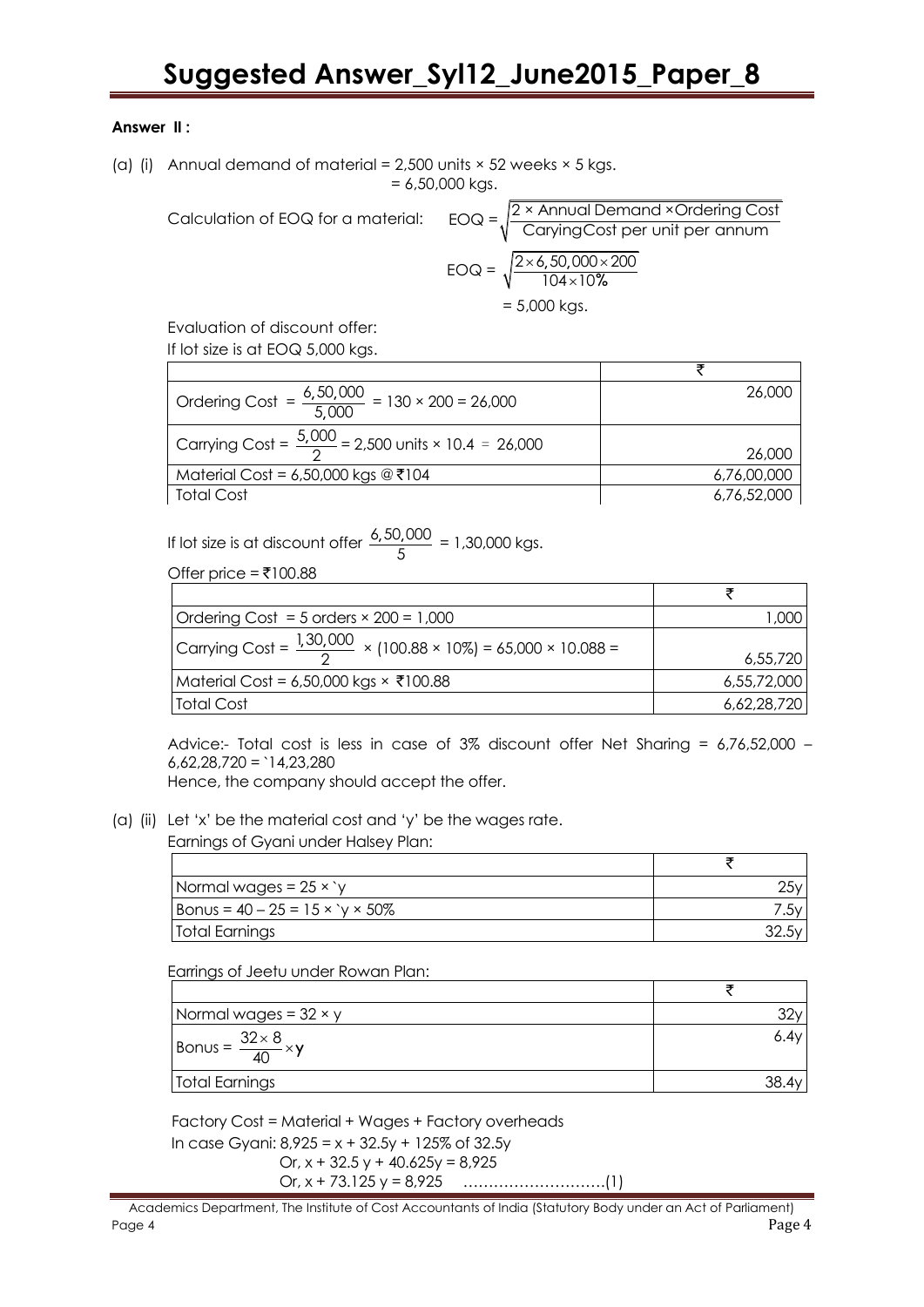In case of Jeetu:-  $x + 38.4y + 125\%$  of  $38.4y = 9.456$ Or,  $x + 38.4y + 48y = 9.456$ Or, x + 86.4y = 9,456 …………………………..(2) Solving equation (1) & (2) x + 86.4y = 9,456 ………………………(2) \_ x + \_ 73.125y =\_ 8,925 ………………………(1)  $13.275y = 531$ Or,  $y = 40$  $x + 86.4 \times 40 = 9,456$ Or,  $x = 9,456 - 3,456$ Or,  $x = 6,000$ Hence, (a) Normal rate of wages (y) =  $\overline{5}40$  per hour (b) Cost of material  $(x) = ₹6,000$ (c) Statement of factory Cost Particulars **Particulars Gyani** ₹ Jeetu ₹ Material Cost 6,000 6,000 6,000 6,000 6,000 6,000 6,000 6,000 6,000 6,000 6,000 6,000 6,000 6,000 6,000 6,000 6,000 6,000 6,000 6,000 6,000 6,000 6,000 6,000 6,000 6,000 6,000 6,000 6,000 6,000 6,000 6,000 6,000 6,000 6,00 Wages ·

| $\cdots$                                                                        |       |       |
|---------------------------------------------------------------------------------|-------|-------|
| Gyani (25 × 40) + [(40 – 25) × 40 × 50%]                                        | ,300  |       |
| Jeetu: $(32 \times 40) + \left[\frac{32 \times (40 - 32)}{40} \times 40\right]$ |       | 1,536 |
| Factory overhead @ 125% of wages                                                | 1,625 | 1,920 |
| <b>Factory Cost</b>                                                             | 8,925 | 9.456 |

**(b) (i) The total available working hours in a month in respect of a machine is 200 hours.**

**The idle-time card reveals follows:** 

| Tea break                 | 20 hours                                                                                         |
|---------------------------|--------------------------------------------------------------------------------------------------|
| Waiting for job           | 10 hours                                                                                         |
| <b>Waiting for tools</b>  | 6 hours                                                                                          |
| <b>Break down (major)</b> | 10 hours                                                                                         |
|                           | Report the idle-time cost to the management under the appropriate category if                    |
|                           | hourly fixed costs of the machine amount to $\bar{c}4.25$ and the operator is paid $\bar{c}0.75$ |
| per hour.                 |                                                                                                  |

**(ii) Compute total direct expenses of product X from the following information, giving appropriate explanatory notes:** 

| <b>Particulars</b>                                              | <b>Figures</b> |
|-----------------------------------------------------------------|----------------|
| <b>Production (Units)</b>                                       | 20,000         |
| <b>Sales (Units)</b>                                            | 16,000         |
| Labour hours                                                    | 10,000         |
| Labour rate per hour $\bar{z}$                                  | 8              |
| Royalty per unit of sale $\bar{z}$                              | 2              |
| Royalty per unit of production $\bar{\tau}$                     |                |
| Design Charges ₹                                                | 12,000         |
| Interest on loan for purchase of machine ₹                      | 5,000          |
| Hire charges of equipment used for manufacturing<br>product Y ₹ | 6,000          |
| Penalty for violating Patent $\bar{\tau}$                       | 4.000          |
|                                                                 |                |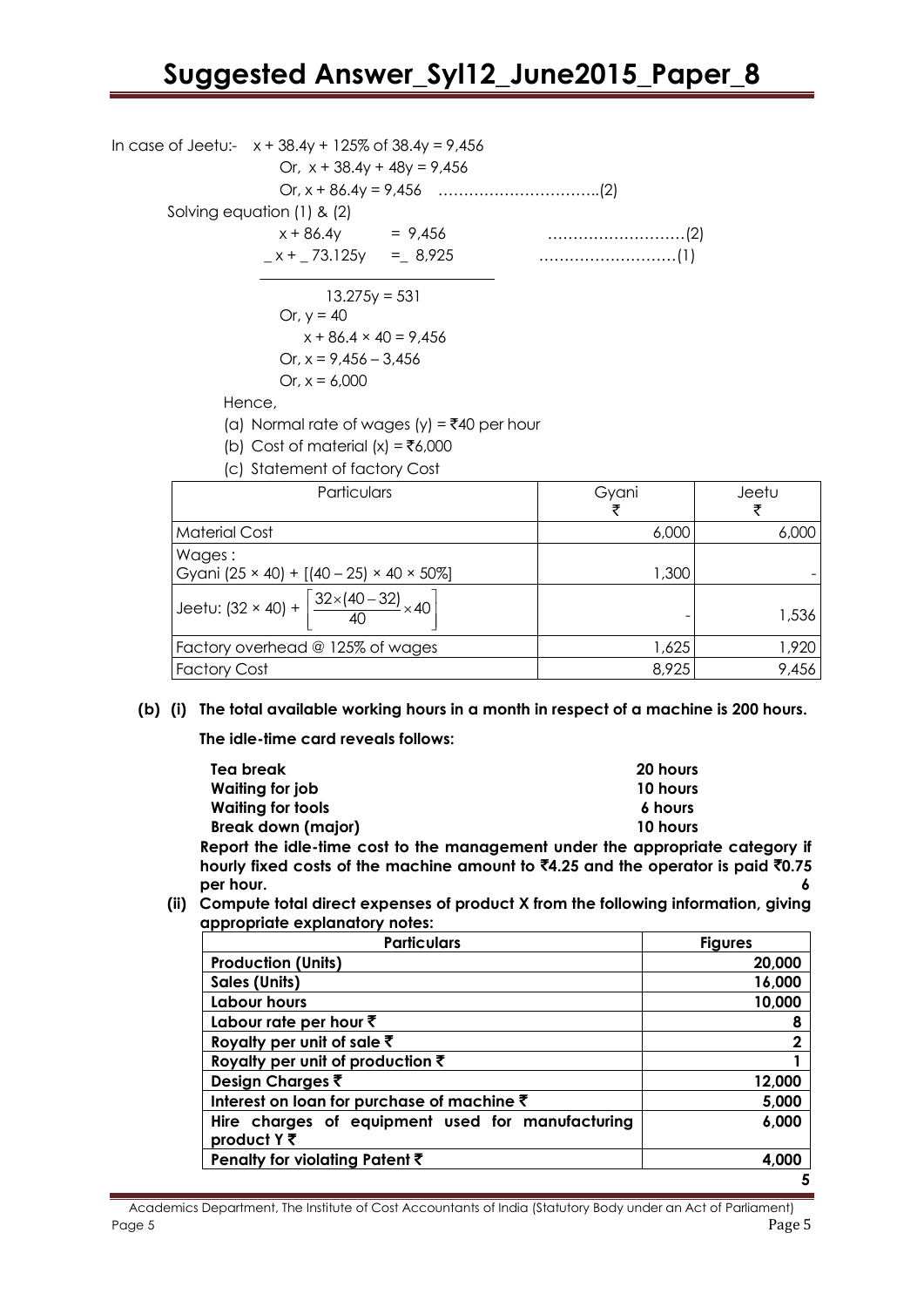### **(iii) Compute the Employee Cost as per CAS – 7 with appropriate reasoning:**

| <b>Particulars (Debit)</b>                               | Amount<br>(₹) | <b>Particulars (Credit)</b>                                                      | Amount<br>(ই) |
|----------------------------------------------------------|---------------|----------------------------------------------------------------------------------|---------------|
| <b>Materials consumed</b>                                |               | 30,00,000 Special subsidy received<br>from Government<br>towards employee salary | 3,50,000      |
| <b>Salaries</b>                                          |               | 18,00,000 Recoverable amount<br>from employees out of<br>perquisites extended    | 80,000        |
| <b>Employee training cost</b>                            | 3,00,000      |                                                                                  |               |
| Perquisites to employees                                 | 4,80,000      |                                                                                  |               |
| <b>Contribution to gratuity</b><br>fund                  | 4,20,000      |                                                                                  |               |
| Lease rent for<br>accommodation provided<br>to employees | 5,60,000      |                                                                                  |               |
| <b>Festival bonus</b>                                    | 1,00,000      |                                                                                  |               |

# **Extract of Trial Balance as on 31-03-2015**

#### **Answer II.**

(b) (i)

| Total available working hours                 | 200       |
|-----------------------------------------------|-----------|
| Capacity usage ratio                          | 90%       |
| Standard capacity expected = 90% of 200       | 180 hours |
| Unavoidable idle time                         | 20 hrs    |
| Capacity utilization ratio                    | 80%       |
| Actual hours worked $\frac{180\times80}{100}$ | 144 hours |
| Idle time card reveals:                       |           |
| Waiting for material (a)                      | 10 hours  |
| Waiting for tools<br>(b)                      | 6 hours   |
| <b>Break down</b><br>C                        | 10 hours  |
| Total $(a+b+c)$                               | 26 hours  |
| Avoidable idle time is $36 - 26 = 10$ hours   |           |
| Hourly idle time cost:                        |           |
| Fixed expenses for machine                    | ₹4.25     |
| Operator's hourly wages                       | ₹0.75     |
|                                               | ₹5.00     |

#### **Idle Time Report**

| Unavoidable | Avoidable |     |     | Cost @ ₹5 |                         |                          |
|-------------|-----------|-----|-----|-----------|-------------------------|--------------------------|
| Idle time   | W.T       | W.M | B.D | Idle Time | Unavoidable   Avoidable |                          |
| 20 hours    |           |     | 10  | 10 (Hrs.) | ₹100                    | ₹180<br>$(36 \times 15)$ |

# (b) (ii) Computation of Direct Expenses

| <b>Particulars</b>             | Product $X(\overline{z})$ |
|--------------------------------|---------------------------|
| Royalty paid on sales          | 32.000                    |
| Royalty paid on units produced | 20,000                    |
| Design Charges                 |                           |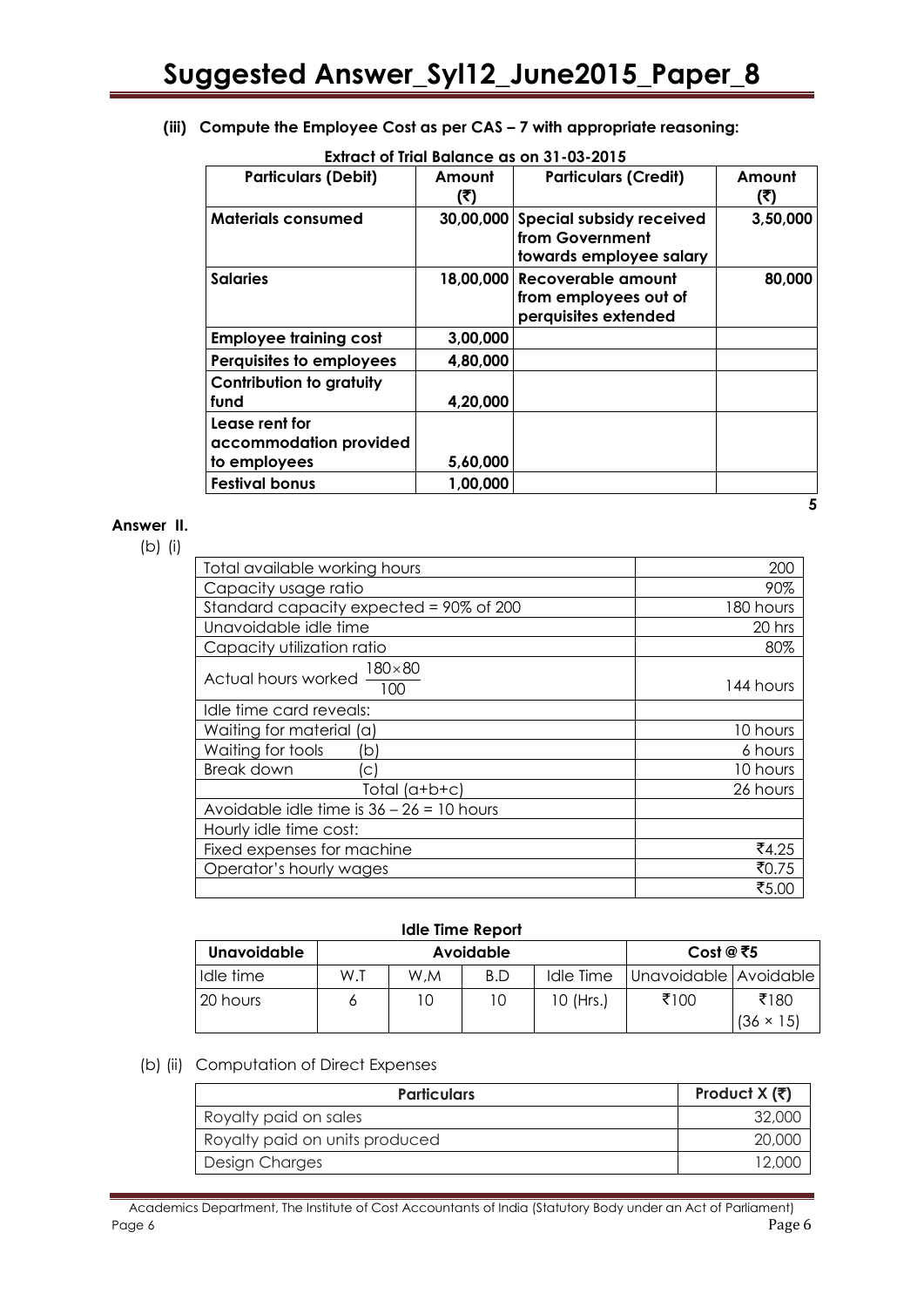| Hire charges of equipment used for manufacturing Product Y | 6,000  |
|------------------------------------------------------------|--------|
| Direct Expenses                                            | 70,000 |

#### (b) (ii) Computation of Employee Cost as per CAS - 7

|      | <b>Particulars</b>                                         | Amount    |
|------|------------------------------------------------------------|-----------|
|      | Salaries                                                   | 18,00,000 |
| Add  | Net cost of Perquisites to employees $(4,80,000 - 80,000)$ | 4,00,000  |
| Add  | Contribution to gratuity fund                              | 4,20,000  |
| Add  | Lease rent for accommodation provided to employees         | 5,60,000  |
| Add  | <b>Festival Bonus</b>                                      | 1,00,000  |
|      |                                                            | 32,80,000 |
| Less | Special subsidy received from Government towards           |           |
|      | <b>Employee Salary</b>                                     | 3,50,000  |
|      | Employee Cost as per $CAS - 7$                             | 29,30,000 |

**(c) (i) The Cost structure of an article, the selling price of which is** `**60,000 is as follows:** 

| <b>Direct Materials</b> | 50%    |
|-------------------------|--------|
| Direct Labour           | 20%    |
| overhead                | $30\%$ |

 **An increase of 15% in the cost of materials and of 25% in the cost of labour is anticipated. Assume no change in overhead.**

**This increased cost in relation to the present selling price would cause a 25% decrease in the amount of present profit per article.**

- **(1) Prepare a statement of profit per article at present.**
- **(2) Find the revised selling price to produce the same percentage of profit to sales as before.**

 **5+3=8**

**(ii) A company has three manufacturing departments A, B and C and one service department S. The following figures are available for one month of 25 working days of 8 hours each day. All these departments work on all the days.**

| <b>Description</b>         | Total | <b>Departments</b> |     |     |              |
|----------------------------|-------|--------------------|-----|-----|--------------|
|                            |       | S                  | A   | B   | $\mathsf{C}$ |
| Power and Lighting (₹)     | 1,100 | 240                | 200 | 300 | 360          |
| Supervisor's Salary (₹)    | 2,000 |                    |     |     |              |
| Rent (₹)                   | 500   |                    |     |     |              |
| Welfare $(3)$              | 600   |                    |     |     |              |
| Other Expenses (₹)         | 1,200 | 200                | 200 | 400 | 400          |
| Total (₹)                  | 5,400 |                    |     |     |              |
| <b>Supervisor's Salary</b> |       | 20%                | 30% | 30% | 20%          |
| <b>Number of Workers</b>   |       | 10                 | 30  | 40  | 20           |
| Floor area (in sq. ft)     |       | 500                | 600 | 800 | 600          |
| Service rendered by        |       |                    |     |     |              |
| <b>Service Department</b>  |       | 50%                | 30% | 20% |              |

**Calculate labour hour rate for each of A, B and C. 8**

Academics Department, The Institute of Cost Accountants of India (Statutory Body under an Act of Parliament) Page 7 Page 7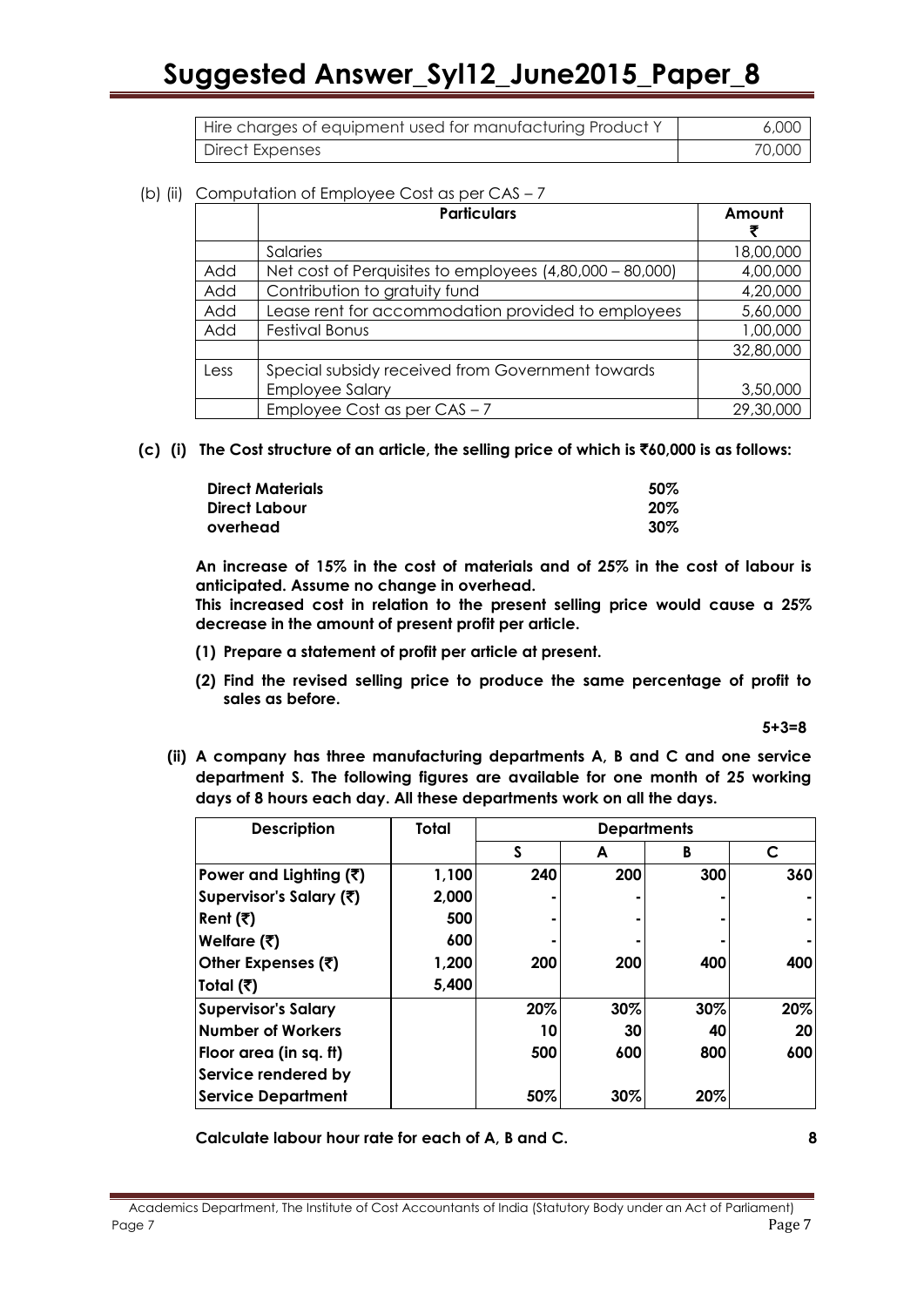# **Answer II.**

(c) (i) Let 'x' be the total cost and 'y' be the profit for an article whose selling price is `60,000

 $x + y = 60,000$ 

| <b>Elements</b> | <b>Present Cost</b> | Increase      | <b>Anticipated cost</b> |  |  |
|-----------------|---------------------|---------------|-------------------------|--|--|
| Direct material | 0.5x                | 15 % 0.075x   | 0.575x                  |  |  |
| Direct labour   | 0.2x                | 25%<br>0.050x | 0.250x                  |  |  |
| Overheads       | 0.3x                | -             | 0.300x                  |  |  |
| Total           |                     | 0.125x        | 1.125x                  |  |  |
| 1.1050750000    |                     |               |                         |  |  |

 $1.125x + 0.75y = 60,000$ 

By solving the above two equations.

#### $x = ₹40,000; y = ₹20,000$

| Statement of Profit per article |                  |        |
|---------------------------------|------------------|--------|
| <b>Direct Material</b>          | 0.5 of ₹40,000   | 20,000 |
| Direct labour                   | 0.2 of ₹40,000   | 8,000  |
| Overhead                        | $0.3$ of ₹40,000 | 12,000 |
| <b>Total Cost</b>               |                  | 40,000 |
| Add: Profit                     |                  | 20,000 |
| <b>Selling Price</b>            |                  | 60,000 |

# **Statement of required selling price:**

| Direct Material (0.575 of 40,000) | 23,000 |
|-----------------------------------|--------|
| Direct Labour (0.250 of 40,000)   | 10,000 |
| Overhead (0.300 of 40,000)        | 12,000 |
| Total cost                        | 45,000 |
| Add: Anticipated profit           | 22,500 |
| Selling price                     | 67,500 |

#### (c) (ii) **Calculation of labour Hour rate**

| <b>Particulars</b>                | <b>Basis</b>     | Total<br>₹ | A<br>₹ | B<br>₹                            | C<br>₹ | S<br>₹   |
|-----------------------------------|------------------|------------|--------|-----------------------------------|--------|----------|
| Power and Lightning               | 'Given)          | 1,100      | 200    | 300                               | 360    | 240      |
| Supervisor's salary               | (Given)          | 2,000      | 600    | 600                               | 400    | 400      |
| Rent                              | (Area)           | 500        | 120    | 160                               | 120    | 100      |
| Welfare                           | (No. of workers) | 600        | 180    | 240                               | 120    | 60       |
| Other Expenses                    | (Given)          | 1,200      | 200    | 400                               | 400    | 200      |
| Total                             |                  | 5,400      | 1,300  | 1,700                             | 1,400  | 1,000    |
| Add: Reapportionment of S         |                  |            | 500    | 300                               | 200    | $-1,000$ |
| <b>Total Expenses</b>             |                  | 5,400      | 1,800  | 2,000                             | 1,600  |          |
| No. of. Direct labour hours       |                  |            | 6,000  | 8,000                             | 4,000  |          |
| Rate per hour                     |                  |            | ₹0.30  | ₹0.25                             | ₹0.40  |          |
| No. of. Working days = 25         |                  |            |        |                                   |        |          |
| No. of working hours per month: A |                  |            |        | $= 25 \times 8 \times 30 = 6,000$ |        |          |
|                                   | B                |            |        | $= 25 \times 8 \times 40 = 8,000$ |        |          |
|                                   |                  |            |        | $= 25 \times 8 \times 20 = 4.000$ |        |          |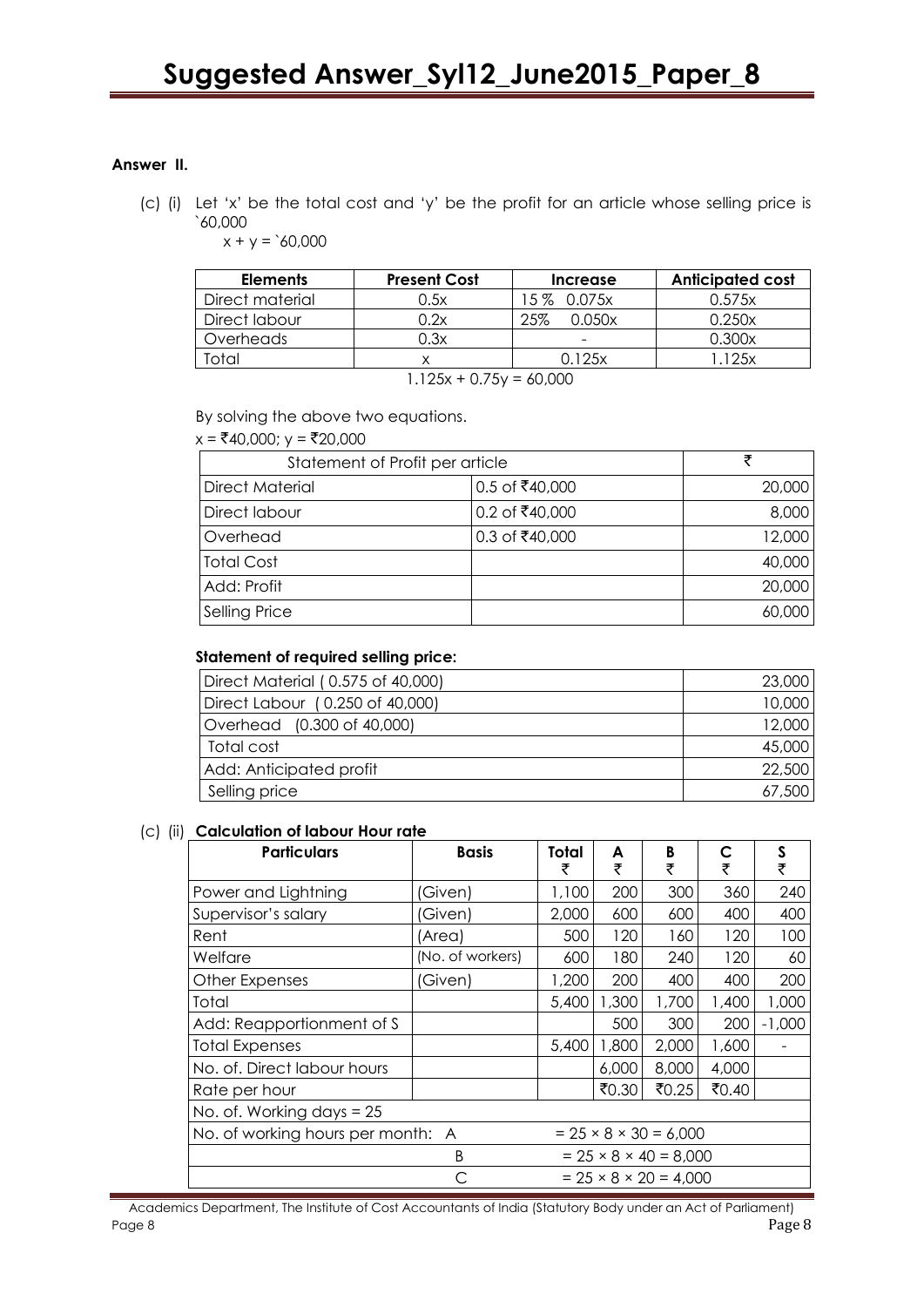The computation of the total cost for each dept. will remain unaltered. Thereafter, depending on the students' assumption, any of the following situations could arise.

# **Alternative I:**

(Where students assume Question paper is rightly printed and consider A: 30%, B: 20% and C: Nil and 50% of service Dept. cost is not apportioned among the production depts. for some reason and directly charged to the Profit and Loss a/c)

|                              | <b>TOTAL</b> |          | B      | $\subset$ | D      |
|------------------------------|--------------|----------|--------|-----------|--------|
| Total                        | 5,400        | 1,300    | 1,700  | 1,400     | 000, 1 |
|                              |              |          |        |           |        |
| Allocated OH of Service Dept |              | 300      | 200    | 0         | $-500$ |
|                              |              |          |        |           |        |
| <b>Total Expenses</b>        | 5,400        | 1,600    | 1,900  | 1,400     | 500    |
|                              |              |          |        |           |        |
| No. of direct labour house   | 18,000       | 6,000    | 8,000  | 4,000     |        |
|                              |              |          |        |           |        |
| Rate /hr $(')$               | 0.3          | 0.266667 | 0.2375 | 0.35      |        |
| Rounded off to               | 0.3          | 0.27     | 0.24   | 0.35      |        |

#### **Alternative II:**

(where students assume misalignment in the Question paper and considered :- A: 50%, B: 30% and C: 20%)

|                              | <b>TOTAL</b> | A     | B     | С     | S        |
|------------------------------|--------------|-------|-------|-------|----------|
| Total                        | 5,400        | 1,300 | 1,700 | 1,400 | 1,000    |
|                              |              |       |       |       |          |
| Allocated OH of Service Dept |              | 500   | 300   | 200   | $-1,000$ |
|                              |              |       |       |       |          |
| <b>Total Expenses</b>        | 5,400        | 1,800 | 2,000 | 1,600 | 0        |
|                              |              |       |       |       |          |
| No. of direct labour house   | 18,000       | 6,000 | 8,000 | 4,000 |          |
|                              |              |       |       |       |          |
| Rate /hr (₹)                 | 0.3          | 0.3   | 0.25  | 0.4   |          |
| Rounded off to               | 0.3          | 0.3   | 0.25  | 0.4   |          |

#### **Alternative III:**

Where students assume misalignment in the Question paper and considered (A: 30%, B: 20% and C: 50%)

|                              | <b>TOTAL</b> | A        | B      | C     | D        |
|------------------------------|--------------|----------|--------|-------|----------|
| Total                        | 5,400        | 1,300    | 1,700  | 1,400 | 000, ا   |
|                              |              |          |        |       |          |
| Allocated OH of Service Dept |              | 300      | 200    | 500   | $-1,000$ |
|                              |              |          |        |       |          |
| <b>Total Expenses</b>        | 5,400        | 1,600    | 1,900  | 1,900 |          |
|                              |              |          |        |       |          |
| No. of direct labour house   | 18,000       | 6,000    | 8,000  | 4,000 |          |
|                              |              |          |        |       |          |
| Rate/Hr (₹)                  | 0.3          | 0.266667 | 0.2375 | 0.475 |          |
| Round off to                 | 0.3          | 0.27     | 0.24   | 0.48  |          |

### **(d) (i) Mahi Transport Company operates a Luxury bus, which runs between Delhi to Jaipur and back for 10 days in a month. The distance from Delhi to Jaipur is 270**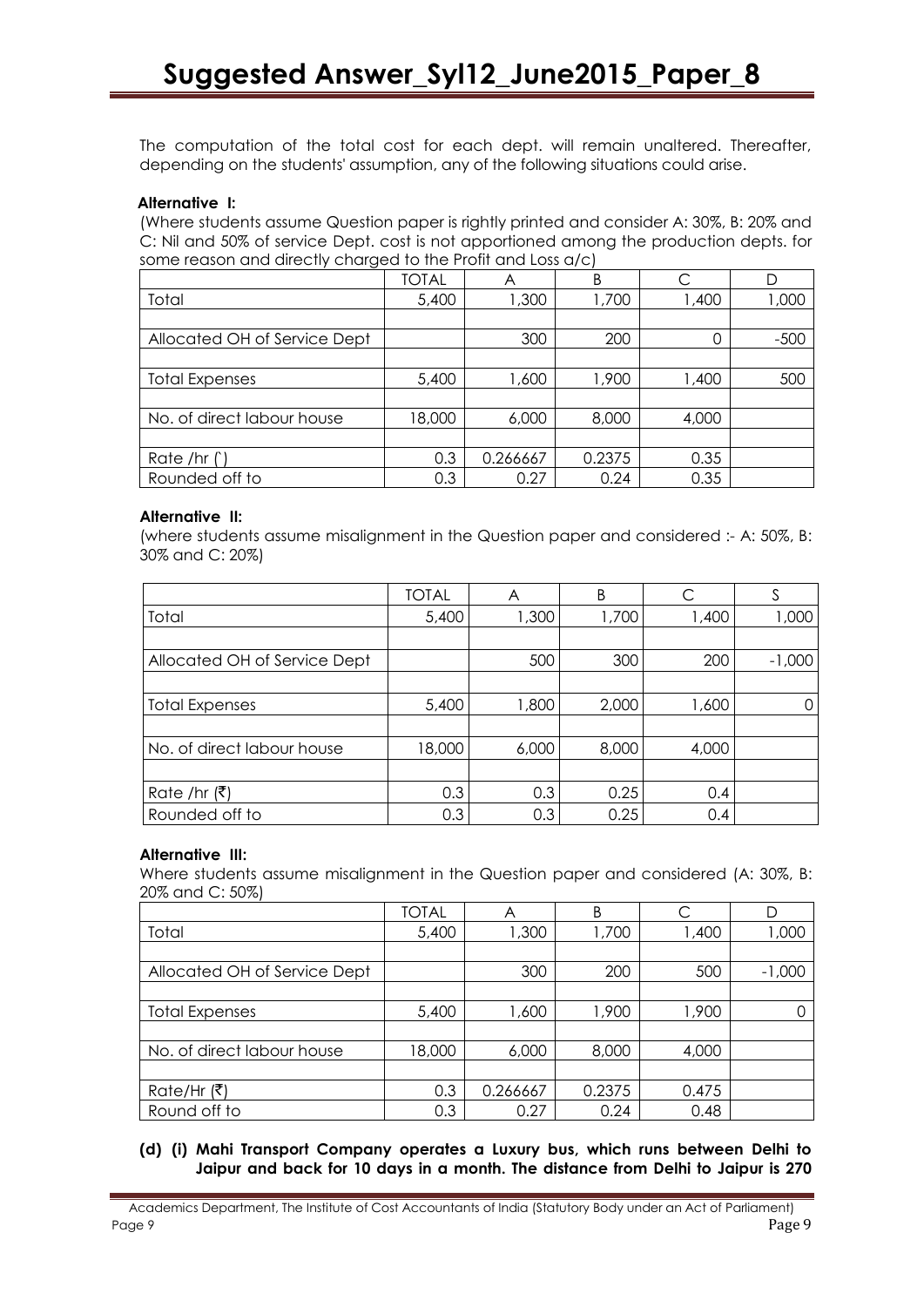**kms. The bus completes the trip from Delhi to Jaipur and comes back on the same day. The bus goes on a Delhi- Agra trip for 10 days in a month. The distance from Delhi to Agra is 180 kms. This trip is also completed on the same day. For 4 days of its operation in a month it runs in the local city. Daily distance covered in the city is 65 kms. The other information is given below:**

| <b>Particulars</b>                    | Amount (₹)                       |
|---------------------------------------|----------------------------------|
| Cost of Bus                           | ₹15,00,000                       |
| <b>Depreciation</b>                   | 15% per annum                    |
| <b>Salary of Driver</b>               | ₹9,000 per month                 |
| <b>Salary of Conductor</b>            | ₹8,000 per month                 |
| <b>Salary of Part time Accountant</b> | ₹4,500 per month                 |
| <b>Insurance</b>                      | $\bar{5}$ 10,800 per quarter     |
| <b>Diesel</b>                         | ₹49 per litre                    |
| Distance covered per litre            | 5 kms.                           |
| <b>Token Tax</b>                      | $\overline{8}$ 8,100 per quarter |
| Lubricant oil                         | ₹300 per 100 kms.                |
| <b>Repairs and Maintenance</b>        | ₹8,000 per month                 |
| <b>Permit Fee</b>                     | $\bar{5}$ 13,050 per quarter     |
| <b>Normal capacity</b>                | 50 persons                       |

**The bus is generally occupied 90% of the capacity when it goes to jaipur and 80% when it goes to Agra. It is always full when it runs within the city. Passenger tax is 25% of the fare.**

**Calculate the rate the company should charge a passenger when it wants to earn** 

 $\alpha$  profit of  $33\frac{1}{2}\%$ **3 on its revenue. 12**

**(ii) A trading company starts its operation on 01-01-2014. Its stock register reveals the following data regarding the purchase of goods in 2014:**

| - 10,000 units @ ₹10 each |
|---------------------------|
| - 12,500 units @ ₹14 each |
| - 7,500 units @ ₹16 each  |
| - 15,000 units @ ₹17 each |
|                           |

**The company sells 27,500 units by 31st December 2014. Value the closing stock by FIFO and LIFO methods and also find the cost of goods sold under each method. 4**

# **Answer II:**

(d) (i) Calculation of Passenger Kms.

|                      |                                       | Pass-Kms |
|----------------------|---------------------------------------|----------|
| Jaipur Trip          | $10 \times 540 \times 50 \times 90\%$ | 2,43,000 |
| Agra Trip            | $10 \times 360 \times 50 \times 80\%$ | 1,44,000 |
| Local Citv           | $4 \times 65 \times 50$               | 13,000   |
| Total Passenger kms. |                                       | 4,00,000 |

#### **Total distance covered in the Month:**

|        |                          | Pass-Kms |
|--------|--------------------------|----------|
| Jaipur | $10 \times 270 \times 2$ | 5,400    |
| Agra   | $10 \times 180 \times 2$ | 3,600    |
| Local  | $4 \times 65$            | 260      |
| Total  |                          | 9,260    |

Academics Department, The Institute of Cost Accountants of India (Statutory Body under an Act of Parliament) Page 10  $\hspace{1.5cm}$  Page 10  $\hspace{1.5cm}$  Page 10  $\hspace{1.5cm}$  Page 10  $\hspace{1.5cm}$  Page 10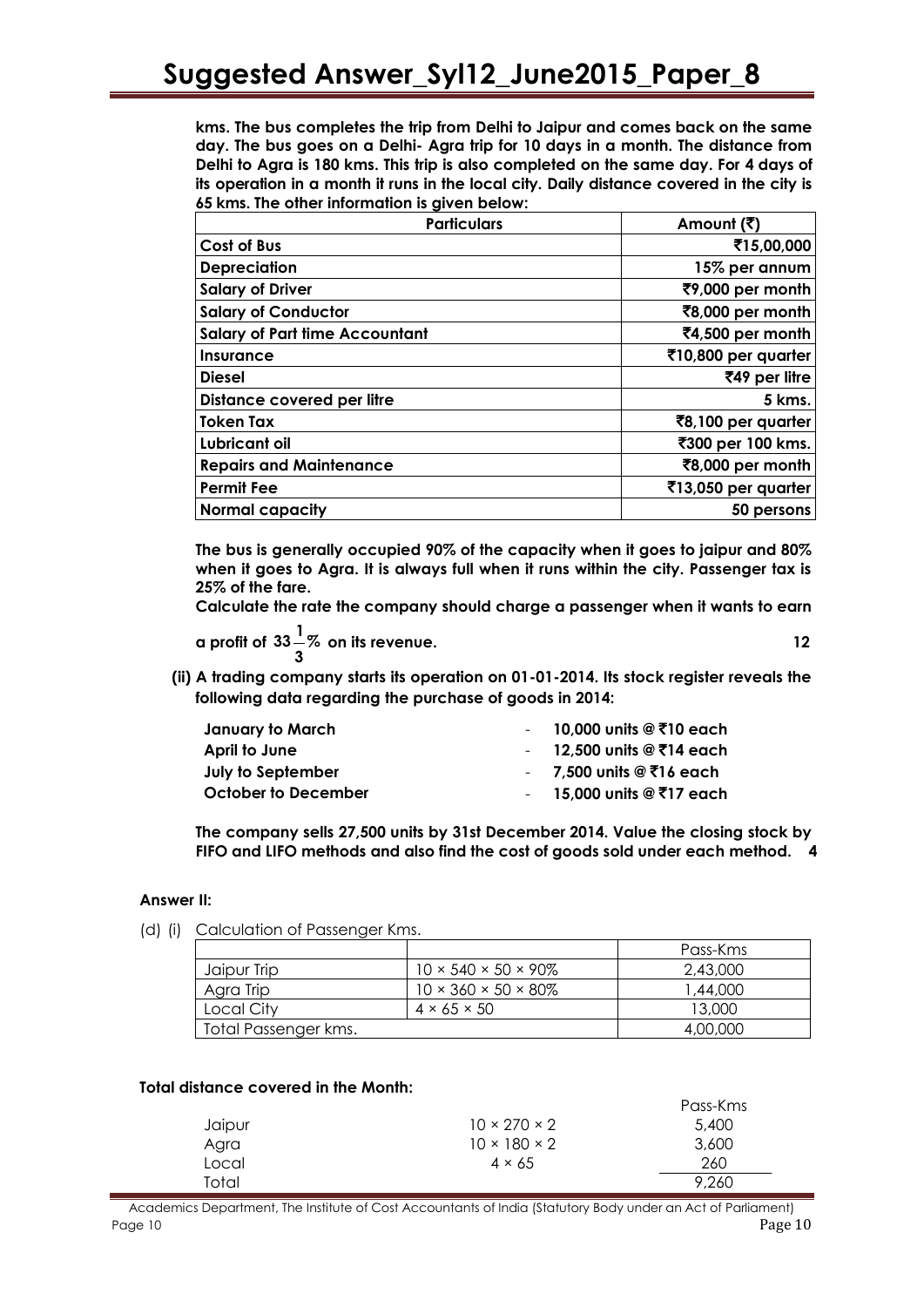#### **Operating Cost Sheet**

Total Passenger kms: 4,00,000

| <b>Fixed Expenses:</b>                                                | ₹      | ₹        |
|-----------------------------------------------------------------------|--------|----------|
| Salary of Driver                                                      | 9,000  |          |
| Salary of Conductor                                                   | 8,000  |          |
| Salary of Accountant                                                  | 4,500  |          |
| Depreciation (15,00,000 × 15% × 1/12)                                 | 18,750 |          |
| Insurance (10,800/3)                                                  | 3,600  |          |
| Token Tax (8,100/3)                                                   | 2,700  |          |
| Permit Fees (13,050/3)                                                | 4,350  |          |
| <b>Total Fixed expenses</b>                                           |        | 50,900   |
| <b>Variable Expenses:</b>                                             |        |          |
| Diesel $\frac{9,260}{5} \times 49$                                    |        | 90,748   |
| Lubricant Oil $\left\lceil 9,260 \times \frac{300}{100} \right\rceil$ |        | 27,780   |
| Repairs & Maintenance                                                 |        | 8,000    |
|                                                                       |        |          |
| Gross taking                                                          |        | 1,77,428 |
| Profit on Net takings 33 1/3 % or 50% on Total Cost                   |        | 88,714   |
| <b>Total net Takings</b>                                              |        | 2,66,142 |
| Add:- Net Takings                                                     |        | 66,536   |
| <b>Total Takings</b>                                                  |        | 3,32,678 |

Rate per Passenger km =  $\frac{3,32}{4,00}$ ,00, 3, 32, 678 4,00,000  $=$  ₹0.832 Charges for Jaipur per Passenger : 0.832 × 270 = ₹224.64 or ₹225 Charges for Agra per Passenger:  $0.832 \times 180 = 149.76$  or  $\overline{5}150$ Charges for Local city passenger =  $0.832 \times 65 =$  ₹54.08

(d) (ii) Calculation of closing stock

| <b>FIFC</b>        |          | LIFC               |          |
|--------------------|----------|--------------------|----------|
| $2,500 \times 16$  | 40,000   | $7,500 \times 14$  | 1,05,000 |
| $15,000 \times 17$ | 2,55,000 | $10,000 \times 10$ | 1,00,000 |
| Total              | 2,95,000 |                    | 2,05,000 |

Calculation of cost of goods sold:

FIFO method:  $10,000 \times 10 = 1,00,000 +12,500 \times 14 = 1,75,000 +5,000 \times 16 = ₹3,55,000$ LIFO method: 15,000 ×17 + 7,500 ×16 + 5,000 ×14 = 2,55,000 +1,20,000 +70,000 = `4,45,000

#### **III.** Answer any two Sub-divisions from (a) to (c) **16**×2=32

**(a) (i) The following information is available as on 31.03.2015:**

| Current Ratio                    | 2.7:1  |
|----------------------------------|--------|
| Current Liabilities to Net worth | 20%    |
| Total Debts to Net worth         | $39\%$ |
| <b>Fixed Assets to Net worth</b> | 85%    |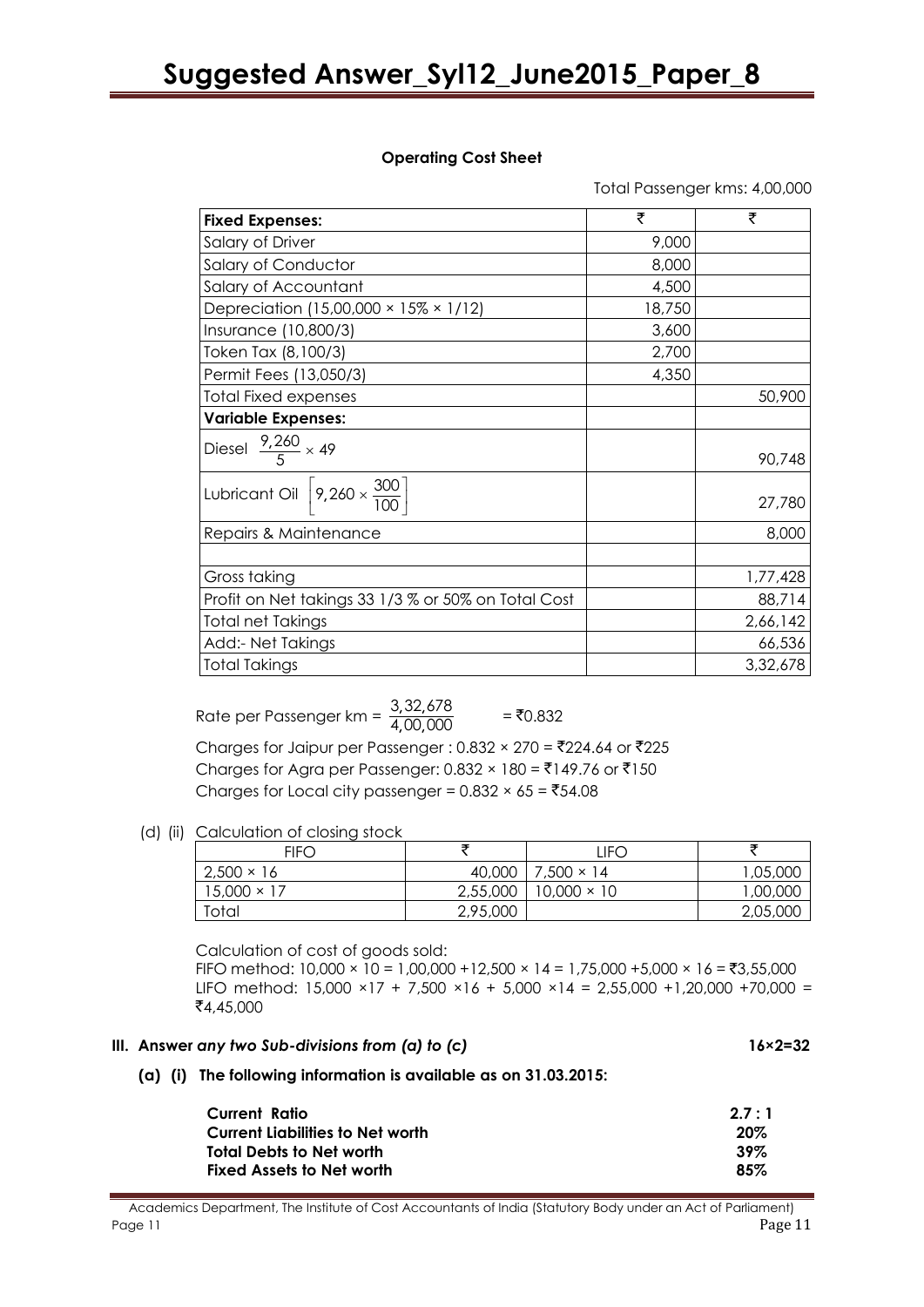|                    |    | Sales to Net worth<br><b>Inventory to Current Assts</b><br><b>Average Collection Period</b><br><b>Working capital</b>                                                                                                               | 2.4 times<br>1:3<br>1 month<br>₹5,10,000 |
|--------------------|----|-------------------------------------------------------------------------------------------------------------------------------------------------------------------------------------------------------------------------------------|------------------------------------------|
|                    |    | Calculate the following as on 31.03.2015:<br>(A) Fixed assets<br>(B) Inventory<br>(C) Debtors<br>(D) Cash and Bank Balance (combined figure)<br>(E) Net worth<br>(F) Long term Debts<br>(G) Current Liabilities<br>(H) Total Assets | 8                                        |
|                    |    | (ii) List the usual forms of bank credit available in India for a business.                                                                                                                                                         | 4                                        |
|                    |    | (iii) What is Marginal Cost of capital? How is it used in decision making?                                                                                                                                                          | 4                                        |
| <b>Answer III:</b> |    |                                                                                                                                                                                                                                     |                                          |
|                    |    | (a) (i) Current Ratio = $\frac{\text{Current Assets}}{\text{Current Limit}}$ = 2.7: 1                                                                                                                                               |                                          |
|                    |    | Hence, working capital = $CA - CL = 2.7 - 1 = 1.7$                                                                                                                                                                                  |                                          |
|                    |    | Current Assets = $\frac{\text{Working Capital}}{17} \times 2.7 = \frac{5,10,000}{1.7} \times 2.7 = ₹8,10,000$                                                                                                                       |                                          |
|                    |    | Current Liabilities = $\frac{\text{Working Capital}}{1.7}$ × 1 = ₹3,00,000                                                                                                                                                          |                                          |
|                    |    | 1. Net Worth = Current Liabilities $\times \frac{100}{20} = ₹3,00,000 \times \frac{100}{20} = 15,00,000$                                                                                                                            |                                          |
|                    |    | Total Debts = 39% of Net Worth of ₹15,00,000 = ₹5,85,000                                                                                                                                                                            |                                          |
|                    |    | Hence, Long term Debts = Total Debts - Current Liabilities                                                                                                                                                                          |                                          |
|                    |    | $= 5,85,000 - 3,00,000 = ₹2,85,000$                                                                                                                                                                                                 |                                          |
|                    | 3. | Fixed Assets = Net Worth ₹15,00,000 × 85% = ₹12,75,000                                                                                                                                                                              |                                          |
|                    | 4. | Sales = Net Worth × 24 = 15,00,000 × 24 = ₹36,00,000                                                                                                                                                                                |                                          |
|                    | 5. | Debtors:                                                                                                                                                                                                                            |                                          |
|                    |    | Avg. Collection Period = $\frac{\text{Debtors}}{\text{Net Credit Sales}} \times 12 \text{ months}$                                                                                                                                  |                                          |
|                    |    | Debtors = $\frac{36,00,000 \times 1}{12}$ = ₹3,00,000                                                                                                                                                                               |                                          |
|                    | 6. | Inventory to Current Assets = 13                                                                                                                                                                                                    |                                          |
|                    |    | Hence, Inventory = CA $\frac{8,10,000}{3}$ = ₹2,70,000                                                                                                                                                                              |                                          |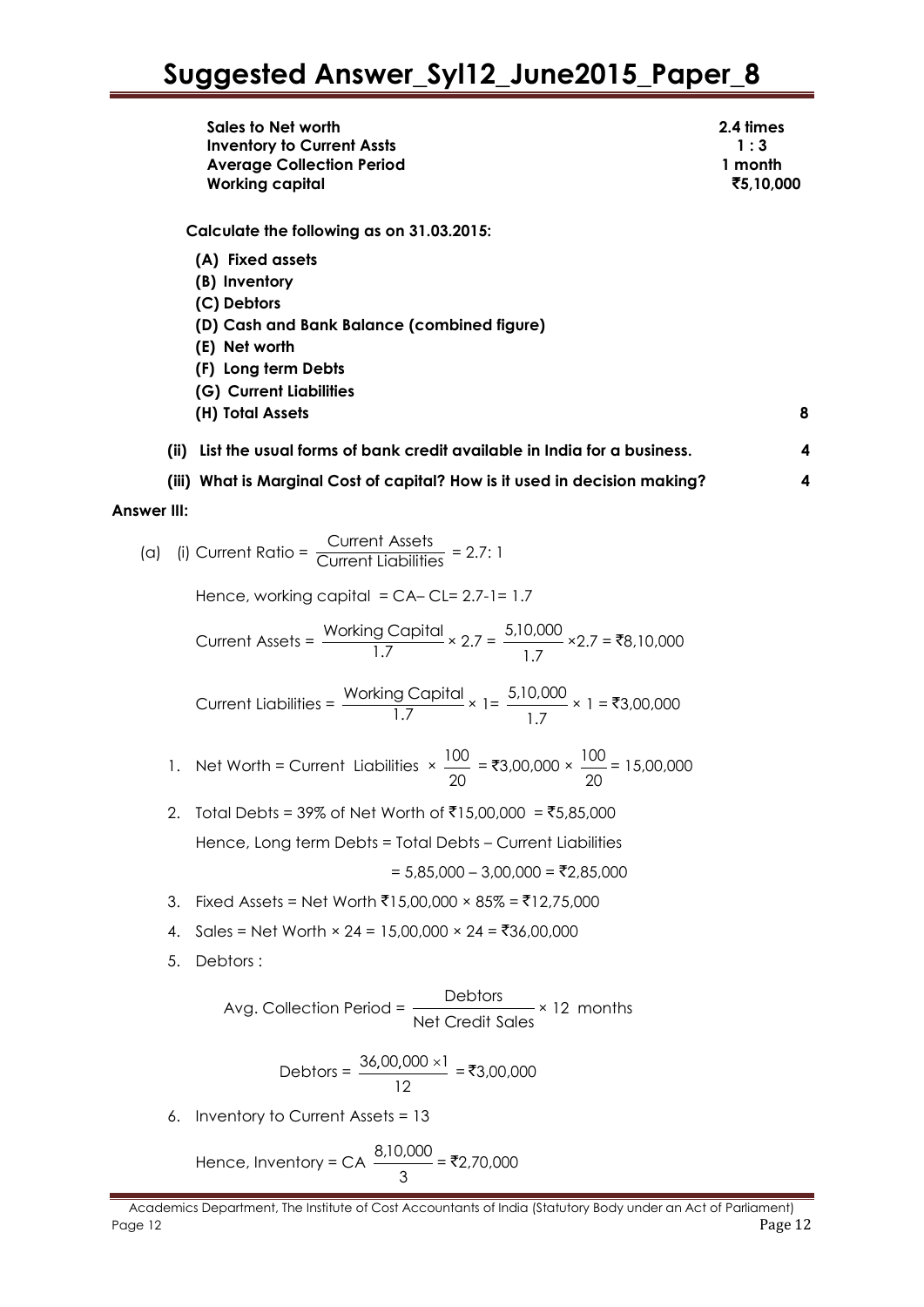# 7. Cash and Bank = CA – Inventory – Debtors

 $= ₹8,10,000 - ₹2,70,000 - ₹3,00,000 = ₹2,40.000$ 

| <b>Liabilities</b>         | Amount           | <b>Assets</b>          | Amount    |
|----------------------------|------------------|------------------------|-----------|
| Net worth                  |                  | 15,00,000 Fixed Assets | 12,75,000 |
| Long term Debts            |                  | 2,85,000   Inventory   | 2,70,000  |
| <b>Current Liabilities</b> | 3,00,000 Debtors |                        | 3,00,000  |
|                            |                  | Cash & bank            | 2,40,000  |
|                            | 20,85,000        |                        | 20,85,000 |

#### **Balance Sheet**

- (a) (ii) In India banks may give financial assistance in different shapes and forms. The usual form of bank credit is as follows:
	- 1. Overdraft
	- 2. Cash Credit
	- 3. Bills Purchased and Bills Discounting
	- 4. Letter of Credit
	- 5. Working Capital term Loan
	- 6. Funded interest term Loan
	- (a)(iii) Marginal cost of Capital

The weighted average cost of capital can be worked out on the basis of marginal cost of capital than the historical costs. The weighted average cost of new or incremental capital is known as the marginal cost of capital. This concept is used in capital budgeting decisions. The marginal cost of capital is derived, when we calculate the weighted average cost of capital using the marginal weights. The marginal cost of capital would rise whenever any component cost increases. The marginal cost of capital should be used as the cut off rate. The average cost of capital should be used to evaluate the impact of the acceptance or rejection of the entire capital expenditure on the value of the firm.

**(b) (i) Annu Ltd. is examining two mutually exclusive investment proposals. The management uses Net Present Value Method to evaluate new investment proposals. Depreciation is charged using Straight-line Method. Other details relating to these proposals are:**

| <b>Particulars</b>                      | Proposal X | <b>Proposal Y</b> |
|-----------------------------------------|------------|-------------------|
| Annual Profit before tax (₹)            | 13,00,000  | 24,50,000         |
| Cost of the Project $(\overline{\tau})$ | 90,00,000  | 180,00,000        |
| Salvage Value (₹)                       | 1,20,000   | 1,50,000          |
| <b>Working Life</b>                     | 4 years    | 5 Years           |
| Cost of capital                         | $10\%$     | 10%               |
| <b>Corporate Tax Rate</b>               | 30%        | 30%               |

**The present value of** `**1 at 10% discount rates at the end of first, second, third, fourth and fifth year are 0.9091; 0.8264; 0.7513; and 0.6209 respectively. You are required to advise the company on which proposal should be taken up by it. 8**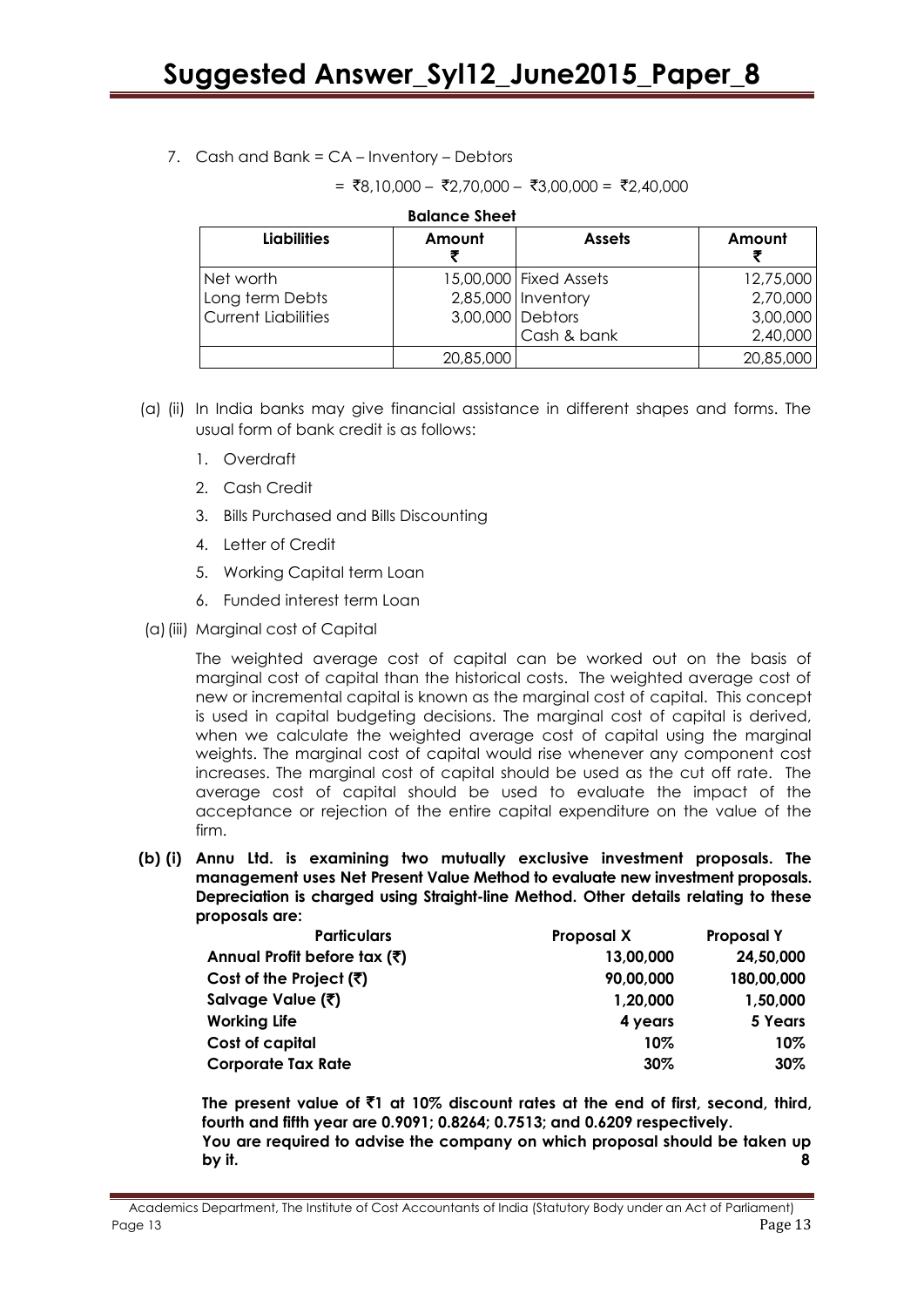# **(ii) Write short notes on: 4+4=8**

- **(A) Letter of credit**
- **(B) Issue of commercial papers in India**

#### **Answer III:**

(b) (i) Calculation of Annual Cash Inflow and Present Values:

| <b>Particulars</b>                                                                                    | Proposal X  | <b>Proposal Y</b> |
|-------------------------------------------------------------------------------------------------------|-------------|-------------------|
| Annual Profit Before Tax                                                                              | 13,00,000   | 24,50,000         |
| Less: tax @ 30%                                                                                       | 3,90,000    | 7,35,000          |
| Annual Profit After Tax                                                                               | 9,10,000    | 17,15,000         |
| Add: Depreciation (Annual)                                                                            |             |                   |
| Proposal X : $\frac{90,00,000 - 1,20,000}{2}$                                                         | 22,20,000   |                   |
| Proposal Y: 1,80,00,000 -1,50,000                                                                     |             | 35,70,000         |
| Annual Cash inflow                                                                                    | 31,30,000   | 52,85,000         |
| P. V. of ₹1 for 1 to 4 year                                                                           | 3.1698      |                   |
| P. V. of ₹1 for 1 to 5 year                                                                           |             | 3.7907            |
| Present value of Annual Cash Inflows                                                                  | 99,21,474   | 2,00,33,850       |
| Add: Present value of salvage value:<br>Proposal X: 1,20,000 × 0.683<br>Proposal Y: 1,50,000 × 0.6209 | 81,960      | 93,135            |
| <b>Total Present value</b>                                                                            | 1,00,03,434 | 2,01,26,985       |
| Less: Initial outflow                                                                                 | 90,00,000   | 1,80,00,000       |
| Net Present Value                                                                                     | 10,03,434   | 21,26,985         |

Advice: Proposal Y should be accepted as it gives higher net present value.

(b) (ii) **(A) Letter of Credit**: A letter of credit is an arrangement whereby a bank helps its customer to obtain credit from it (customer's) suppliers. When a bank opens a letter of credit in favour of its customer for some specific purchases, the bank undertakes the responsibility to honour the obligation of its customer, when the customer fails to do so.

# **(B) Issue of Commercial Papers in India**

CP was introduced as a money market instruments in India in January, 1990 with a view to enable the companies to borrow for short term. Since the CP represents an unsecured borrowing in the money market, the regulation of CP comes under the purview of the Reserve Bank of India:

- (a) Cp can be issued in multiples of  $\bar{z}5$  lakhs.
- (b) CP can be issued for a minimum duration of 15 days and maximum period of 12 months.
- (c) For issuing CP the company's net worth should be more than  $\bar{\tau}4$  crores.
- (d) CP can neither be redeemed before maturity nor can be extended the beyond the maturity period.
- (e) CP issue requires a credit rating of P2 from CRISIL or A2 from ICRA.
- **(c) (i) Calculate the operating leverage and financial leverage under situations A, B and C and financial plans I, II and III respectively from the following information**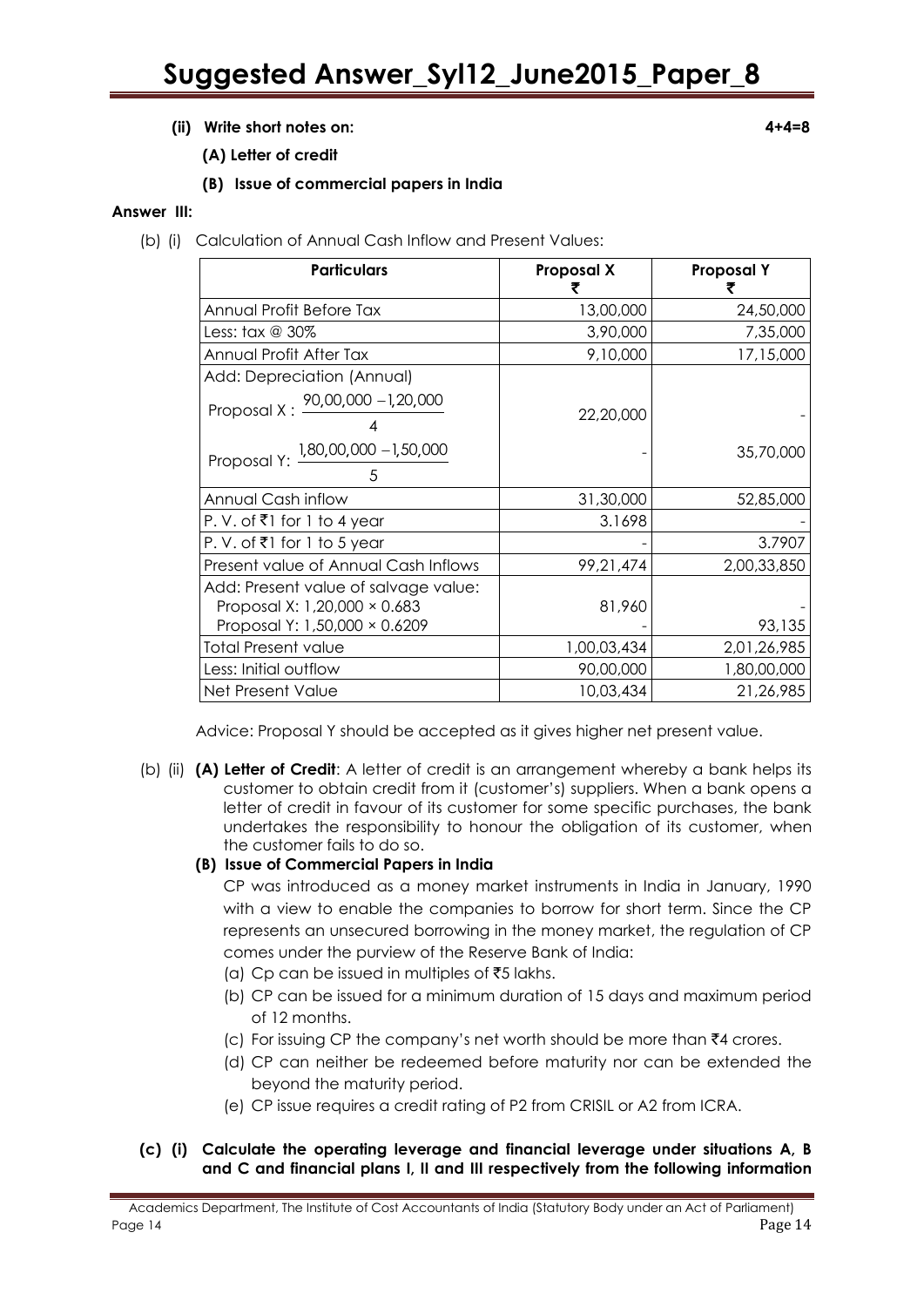**relating to the operating and capital structure of ABC Co. Also find out the combination of leverages which give the highest value and the least value.**

| Installed capacity                 | 1,200 units |
|------------------------------------|-------------|
| <b>Actual production and sales</b> | 800 units   |
| Selling price per unit             | ₹15         |
| Variable cost per unit             | ₹10         |
| <b>Fixed cost: Situation A</b>     | ₹1,000      |
| <b>Situation B</b>                 | ₹2,000      |
| <b>Situation C</b>                 | ₹3,000      |

| <b>Capital Structure</b> | <b>Financial Plan</b> |        |        |
|--------------------------|-----------------------|--------|--------|
|                          |                       |        | Ш      |
| Equity                   | ₹5,000                | ₹7,500 | ₹2,500 |
| <b>Debt</b>              | ₹5,000                | ₹2,500 | ₹7,500 |
| Cost of debt             | 12%                   | 12%    | 12%    |
|                          |                       |        |        |

**(ii) A company manufactures a small computer component. The component is sold for** `**1,000 and its variable cost is** `**700. The company sold on an average, 300 units every month in 2014-15. At present the company grants one month credit to its customers. The company plans to extend the credit to 2 months on account of which the following is expected:**

**Increase in sales is 25%**

**Increase in stock is** `**1,50,000**

**Increase in creditors** `**60,000**

**Should the company extend the credit terms if**

**(A) All customers avail of the extended period of 2 months.**

**(B) Only new customers avail of 2 months credit, assuming that the increase in sales in due to new customers.**

**The company expects a minimum rate of return of 30% on its investment. (Consider debtors at sales value) 5+3=8**

#### **Answer III:**

(c) (i) Determination of operating leverage

| <b>Particulars</b>        | <b>Situation A</b> | <b>Situation B</b> | <b>Situation C</b> |
|---------------------------|--------------------|--------------------|--------------------|
| Sales                     | 12,000             | 12,000             | 12,000             |
| Less:-Variable cost       | 8,000              | 8,000              | 8,000              |
| Contribution              | 4,000              | 4,000              | 4,000              |
| Less:-Fixed cost          | 1,000              | 2,000              | 3,000              |
| Operating profit          | 3,000              | 2,000              | 1,000              |
| <b>Operating Leverage</b> | 1.33               |                    |                    |

#### Determination of Financial Leverage:

| <b>Particulars</b>  | Financial plan I | Financial Plan II   Financial Plan III |       |
|---------------------|------------------|----------------------------------------|-------|
| <b>Situation A:</b> |                  |                                        |       |
| Operation profit    | 3,000            | 3,000                                  | 3.00C |
| <b>Interest</b>     | 600              | 300                                    |       |

Academics Department, The Institute of Cost Accountants of India (Statutory Body under an Act of Parliament) Page 15 Page 15 Page 15 Page 15 Page 15 Page 15 Page 16 Page 16 Page 16 Page 16 Page 16 Page 16 Page 16 Page 16